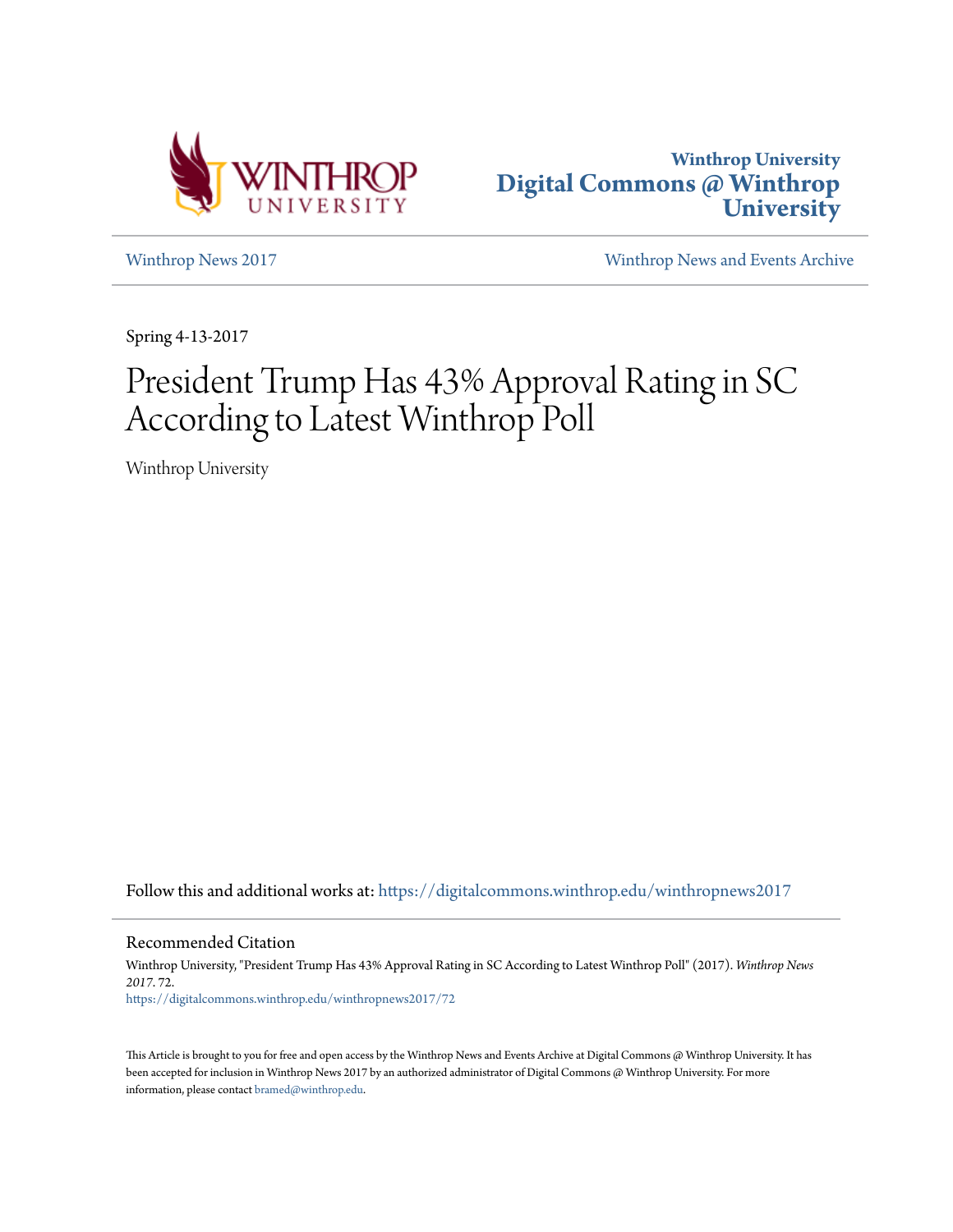



### **ABOUT ADMISSIONS & AID ACADEMICS STUDENT**

04/13/2017

**AFFAIRS ATHLETICS GIVING**

上帝身上

**C** SHARE

All News

Archives

RSS News Feeds

Winthrop in the News

**President Trump Has 43% Approval Rating in SC According to Latest Winthrop Poll**

## **Quick Facts**

**Trump has strong support within his own party;** the president has support from 79% of residents who identify GOP or lean Republican.

**Trump's support is more than two and a quarter** times higher than that of Congress. Only 19% of South Carolina residents approve of the way Congress is handling its job.



ROCK HILL, SOUTH CAROLINA – **President Donald Trump's approval rating** of 43% has remained steady in South Carolina for the past two months, according to the latest Winthrop Poll. His approval numbers in the Palmetto state continue to be a few points higher than his national average.

The 45th president has a disapproval rating of 47% among Palmetto State citizens. An earlier Winthrop Poll in February showed similar ratings.

Scott Huffmon

Trump has strong support within his own party; the president has support from 79% of residents who identify GOP or lean Republican.

Trump's support is more than two and a quarter times higher than that of **Congress**. Only 19% of South Carolina residents approve of the way Congress is handling its job.

#### **ECONOMY AND STATE GOVERNMENT**

Nearly 60% of Winthrop Poll respondents said our country is headed in the wrong direction. Yet two thirds of South Carolina residents said our country's economy is very good or fairly good.

More than half (54%) think South Carolina is moving in a positive direction, while 67% think the condition of the state's economy is either very or fairly good. Nearly 54% described their own financial situation as good or excellent.

S.C. residents said the **most important problem facing our country** is **politicians/government**, followed by racism, jobs/unemployment, then immigration/refugees. Those surveyed said the **most important issues facing the Palmetto State** are **roads/bridges/infrastructure**, education, jobs or unemployment, and racism.

When asked if **state services**, including highway troopers, social workers, mental health experts, and schools, have kept pace with the growth of the Palmetto State, 62% of poll respondents said they somewhat or strongly felt that these services have not kept pace. Only 11% said that they strongly felt that services have kept pace with growth.

#### CLICK HERE FOR THE POLL QUESTIONS AND ANSWERS.

#### **SC GOVERNOR HENRY MCMASTER AND OTHERS**

**S.C. Governor Henry McMaster's approval rating** in South Carolina stands at 47%. However, his approval rating is 25 points higher than his disapproval rating, putting him very much "above water." According to Huffmon, "the key for Governor McMaster are those 28% who have yet to form an